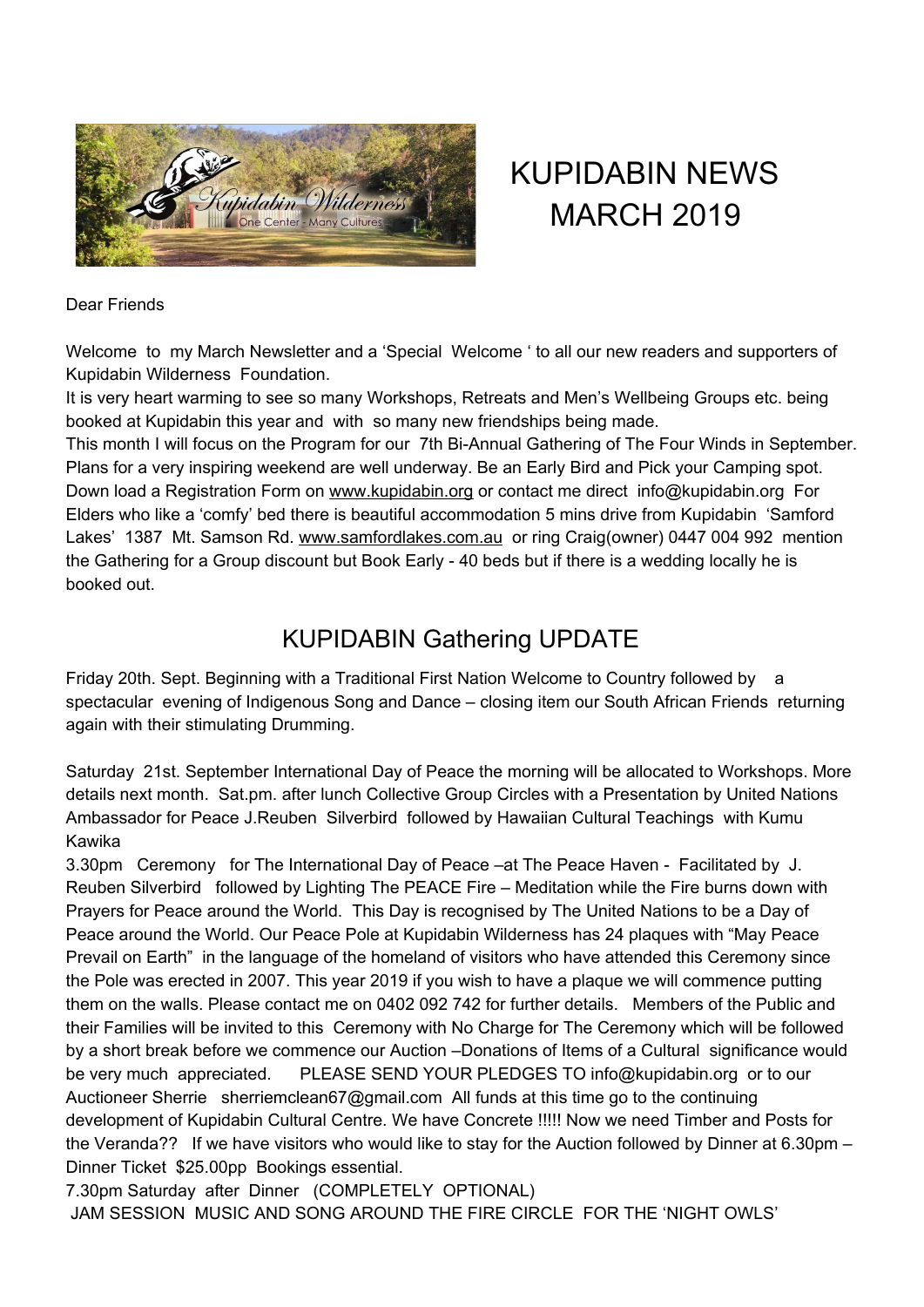Bring your drums and any other musical instruments.

#### INTERNATIONAL DAY of PEACE INFO

Our Peace Pole was erected at a dedication Ceremony on Easter Saturday 7th. April 2007

An 8 sided Pole which holds 24 Plaques. 3 on each side.

"May Peace Prevail on Earth' is engraved in the Native languages of ' Friends of Lyell Deer Farm' and Kupidabin in - English, Aboriginal, Maori, Japanese, Finnish, Gaelic, Druid, Runes, Greek, French, Guarani, , Tuscarora, Urdu, Chinese, Russian, Tsalgio, Spanish, German, Iroquois Nation , Lakota / Sioux Nation . Czech Republic. N.A. Blackfoot Nation. Tamil . Turkish.

A Peace Pole is an Internationally recognized symbol of the Hopes and Dreams of the entire Human Family.



There are more than 250,000 Peace Poles in 180 Countries, proudly standing in silent vigil for world peace.

Peace Lovers of all Faiths have been involved in Peace Pole Dedications, including X1V Dalai Lama, Mother Theresa, President Jimmy Carter, Deepak Chopra, John Denver, and many Mayors, Clubs and Associations.

In 1981 the United Nations General Assembly passed a Resolution 36/67 declaring an International Day of Peace. In 2001 the United Nations General Assembly adopted a new Resolution declaring September 21st. of each year as The International Day of Peace.

Inviting all Member States, and organizations to commemorate the International Day of Peace, in an appropriate manner through education and public awareness..

A Ceremony is held on this day at Kupidabin Wilderness Mt Samson Queensland

The Peace Fire is also lit to Pray for Peace around the World.

Now the Pole is complete further Plaques can be engraved and placed on the walls. Contact Maureen for more details 0402 092 741

Sunday 22nd. September Morning will begin with a Sunrise Ceremony followed by a Yoga Session – Then Breakfast.

9am NATIVE AMERICAN SPRING EQUINOX CEREMONY facilitated by Claudia Ocean. Message from Claudia:

Native American Spring Equinox Ceremony (90 minutes duration)

We will welcome the return of the ducks and geese, beaver and muskrat. We also honour new life; the sap rising of the standing people (Trees), nesting of birds, flowering of plants, emergence from the burrow. We will acknowledge the melting of the ice and running of the streams, planting time for corn and squash and weaving of new baskets. We will call in the four sons of Tate, the Wind with the prayer of the Four Directions and make a dance and song to welcome and honour the women. Bring your voice and drum and dress in bright colours. Join us to sing the Women's Honouring song from Lakota, and a Sacred Water Song from Algonquin and from our hearts, to unite all present.

We will teach these songs to any interested participants during the weekend.

Here are the links to the songs:

https://www.youtube.com/watch?v=dQ9xxwoZKrc

https://vimeo.com/273112273

10.30am MORNING TEA

11.30am Closing Ceremonies in Circle with the Elders

2pm FEAST - FELLOWSHIP and FAREWELLS.